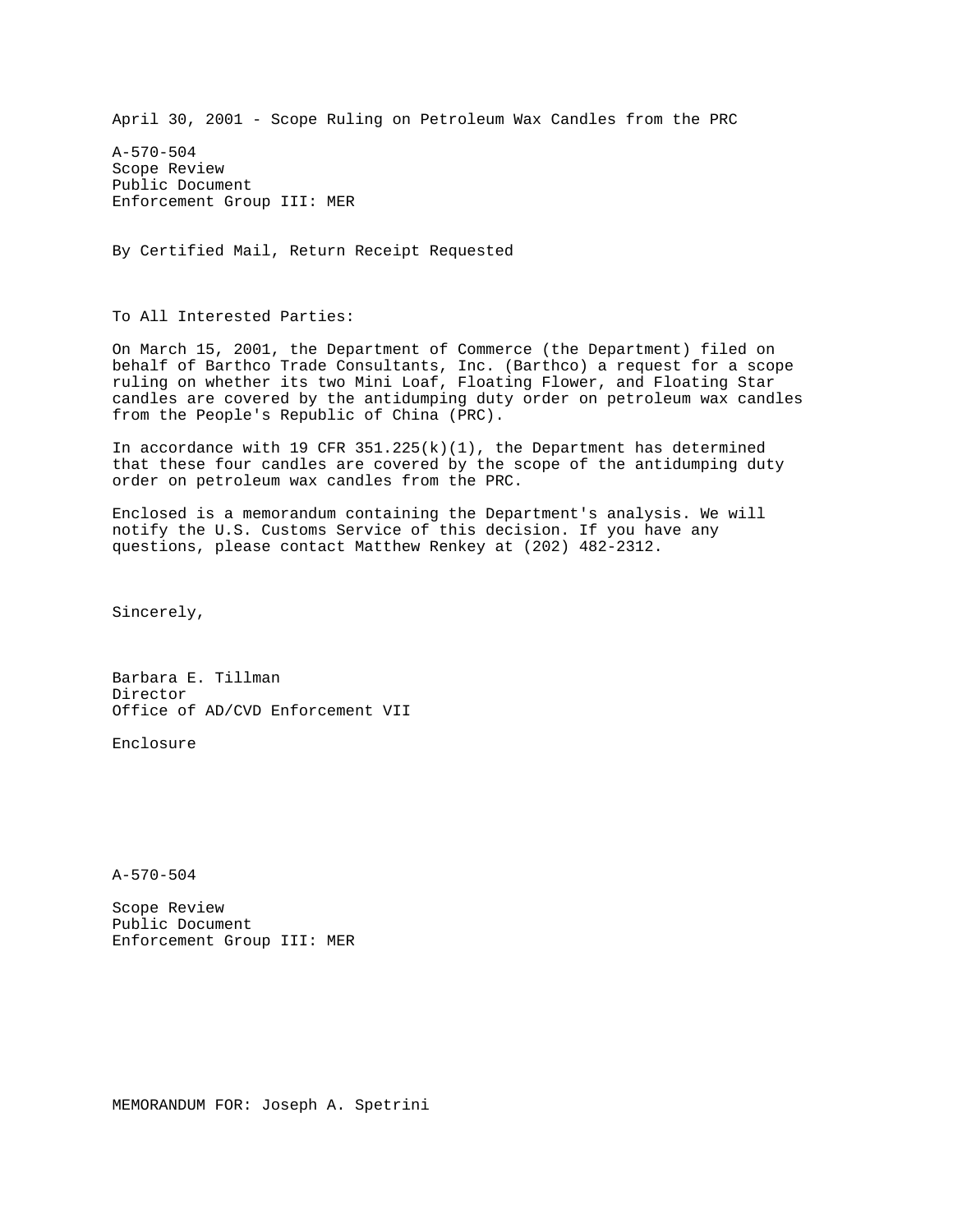Deputy Assistant Secretary Enforcement Group III

FROM: Barbara E. Tillman Director Office of AD/CVD Enforcement VII

SUBJECT: Final Scope Ruling; Antidumping Duty Order on Petroleum Wax Candles From the People's Republic of China (A-570-504); Barthco Trade Consultants, Inc.

## Summary

On March 15, 2001,1 the Department of Commerce (the Department) received a request from Barthco Trade Consultants, Inc. (Barthco) for a scope ruling on its two Mini Loaf, Floating Flower, and Floating Star candles to determine if they are covered by the antidumping duty order on petroleum wax candles from the People's Republic of China (PRC). The National Candle Association (NCA), petitioner in this case, submitted comments on Barthco's request on April 20, 2001. In accordance with 19 CFR  $351.225(k)(1)$ , we recommend that the Department determine that Barthco's candles are covered by the scope of the antidumping duty order on petroleum wax candles from the PRC.

## Background

The Department filed Barthco's request for a scope ruling in proper form on March 15, 2001. The National Candle Association's timely comments followed on April 20, 2001.

The regulations governing the Department's antidumping scope determinations are found at 19 CFR § 351.225. On matters concerning the scope of an antidumping duty order, the Department first examines the descriptions of the merchandise contained in the petition, the determinations of the Secretary and the International Trade Commission (the Commission), the initial investigation, and the antidumping duty order. This determination may take place with or without a formal inquiry. If the Department determines that these descriptions are dispositive of the matter, the Department will issue a final scope ruling as to whether or not the subject merchandise is covered by the order. See 19 CFR 351.225(d).

Conversely, where the descriptions of the merchandise are not dispositive, the Department will consider the five additional factors set forth at 19 CFR § 351.225(k)(2). These criteria are: i) the physical characteristics of the merchandise; ii) the expectations of the ultimate purchasers; iii) the ultimate use of the product; iv) the channels of trade in which the product is sold; and v) the manner in which the product is advertised and displayed. The Department applies these criteria when it is unclear whether the product which is the subject of the scope ruling fits within the product descriptions contained in the petition, the determinations of the Secretary and the Commission, the investigation, and the order. The determination as to which analytical framework is most appropriate in any given scope inquiry is made on a case-by-case basis after consideration of all evidence before the Department.

In the instant case the Department has evaluated Barthco's request in accordance with 19 CFR  $351.225(k)(1)$ ; the descriptions of the products contained in the petition, the final determinations of the Secretary and the Commission, the initial investigation, and the antidumping duty order are, in fact, dispositive.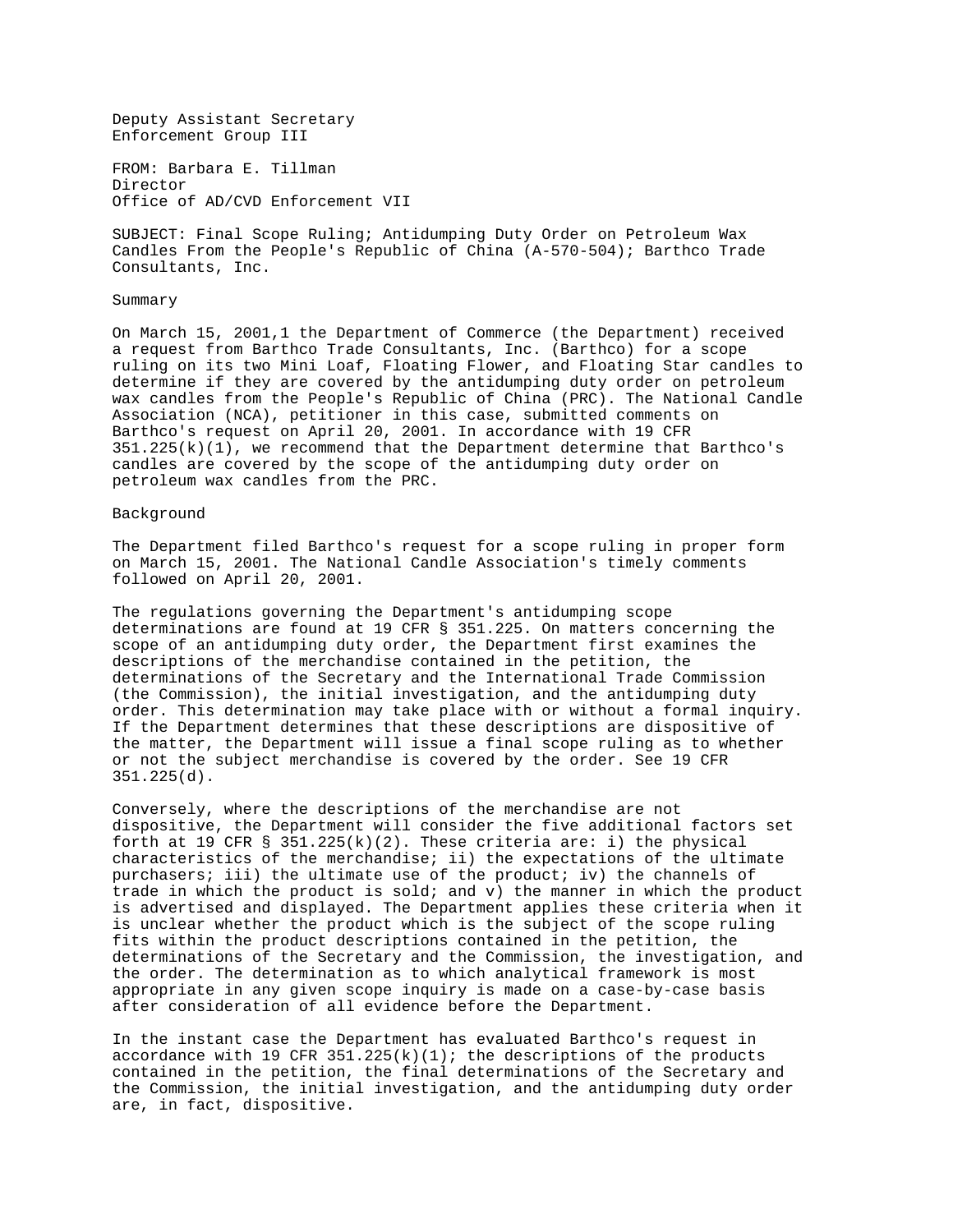Documents and parts thereof from the underlying investigation deemed relevant by the Department to this scope ruling were made part of the record of this determination and are referenced herein. Documents that were not presented to the Department, or placed by it on the record, do not constitute part of the administrative record for this scope determination.

In its petition of September 4, 1985, the National Candle Association requested that the investigation cover:

[c]andles [which] are made from petroleum wax and contain fiber or papercored wicks. They are sold in the following shapes: tapers, spirals, and straight-sided dinner candles; rounds, columns, pillars; votives; and various wax-filled containers. These candles may be scented or unscented ... and are generally used by retail consumers in the home or yard for decorative or lighting purposes (Antidumping Petition, September 4, 1985 at 7).

The Department defined the scope of the investigation in its notice of initiation. This scope language carried forward without change through the preliminary and final determinations of sales at less than fair value and the eventual antidumping duty order:

certain scented or unscented petroleum wax candles made from petroleum wax and having fiber or paper-cored wicks. They are sold in the following shapes: tapers, spirals, and straight-sided dinner candles; rounds, columns, pillars, votives; and various wax-filled containers (Petroleum Wax Candles from the People's Republic of China: Initiation of Antidumping Duty Investigation, 50 FR 39743 (September 30, 1985); see also Preliminary Determination of Sales at Less Than Fair Value, 51 FR 6016 (February 19, 1986), Final Determination, 51 FR 25085 (July 10, 1986), and Antidumping Duty Order: Petroleum Wax Candles from the People's Republic of China 51 FR 30686 (August 28, 1986)).

The Commission adopted a similar definition of the "like product" subject to its determinations, noting that the investigations did not include "birthday, birthday numeral and figurine type candles" (Determinations of the Commission (Final), USITC Publication 1888, August 1986, at 4, note 5, and A-2 (Commission Determination)).

Also of relevance to the present scope inquiry is a notice issued to the United States Customs Service in connection with a July 1987 scope determination, which states:

The Department of Commerce has determined that certain novelty candles, such as Christmas novelty candles, are not within the scope of the antidumping duty order on petroleum-wax candles from the People's Republic of China (PRC). Christmas novelty candles are candles specially designed for use only in connection with the Christmas holiday season. This use is clearly indicated by Christmas scenes and symbols depicted in the candle design. Other novelty candles not within the scope of the order include candles having scenes or symbols of other occasions (e.g., religious holidays or special events) depicted in their designs, figurine candles, and candles shaped in the form of identifiable objects (e.g., animals or numerals), (CIE N-212/85, September 21, 1987; Letter from the Director, Office of Compliance, to Burditt, Bowles & Radzius, Ltd., July 13, 1987).

Barthco's Scope Request

Barthco argues that its Mini Loaf candles should be found outside the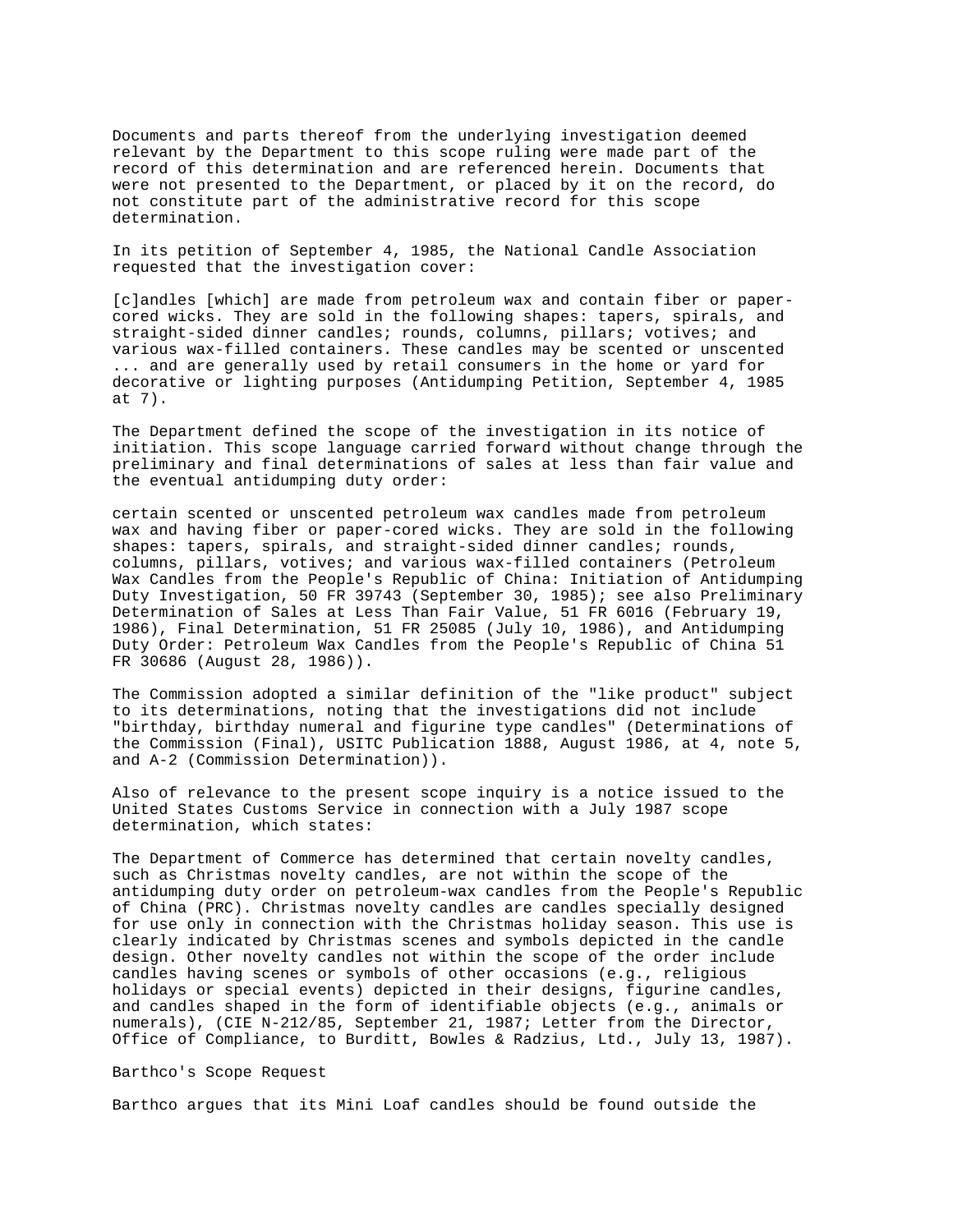scope of the order because, due to the size and dimensions of the candles, they are not the type of candles covered by the Order. Barthco contends that its Floating Flower and Floating Star candles are in the shape of identifiable objects and therefore excluded from the scope of the Order. According to Barthco, these conditions are sufficient to render its products outside the scope of the Order. Barthco included samples of each candle with its scope request.

## The National Candle Association's Comments

In its comments the NCA retraces the history of this antidumping duty order, including the import surges and resultant injury suffered by domestic manufacturers which prompted the original September 1985 antidumping petition. Turning specifically to Barthco's Mini Loaf candles, the NCA states that square-shaped candles are considered to be column candles and have been determined to be within the scope of the Order. Similarly, rectangular shaped candles are also considered to be column candles. Barthco's alleged 'Mini Loaf' candles is nothing more than a rectangular shaped column. The bumps on the candle do not cause it to look like any identifiable object. This candle falls within the scope of the Order (NCA Comments at 6).

Regarding the Floating Flower and Floating Star candles, the NCA contends that the alleged "flower" candle is round and does not look like a flower or any other identifiable object. The alleged "star" candle is a straightsided short pillar candle. Both candles are within the scope of the Order (Id. at 5).

The National Candle Association concludes by noting what it characterizes as the long standing efforts of candle importers to evade or circumvent the order. The order is vital to the survival of the U.S. candle industry. The NCA argues that Barthco is now asking Commerce to narrow the scope of the order so that it excludes everyday candles claiming that they are novelty candles. Commerce does not have the legal authority to narrow the scope of the Order. (Id. at 6).

For the reasons discussed below, the Department cannot subscribe to Barthco's interpretation of the scope of the Order. When determining whether or not a particular product claimed as a novelty candle is within the scope of the antidumping duty order, the Department's first line of inquiry is whether the shape of the candle is one delineated in the language of the Order's scope, i.e., "tapers, spirals, and straight-sided dinner candles; rounds, columns, pillars, votives; and various wax-filled containers." With respect to the instant request, we find that the Mini Loaf candles are, in fact, straight-sided, rectangular shaped column candles. Column candles come in a variety of shapes, including those with straight sides (Final Scope Ruling, Mervyn's, Enesco Corporation, and Midwest of Cannon Falls, December 9, 1996, 6-7). Furthermore, the scope of the Order does not place restrictions on the sizes and dimensions of the types of candles named in the Order.

Regarding Barthco's claim that the Floating Flower and Floating Star candles are in the form of identifiable objects, the Department notes that neither the star nor the supposed flower shape is discernable from a majority of angles. In fact, the Floating Flower candles do not clearly resemble flowers; rather they have five rounded sides. Also, the Department has previously found that star shaped candles are within the scope of the Order (Final Scope Ruling, Meijer, Inc., September 30, 1999). Barthco also does not cite any previous scope determinations in support of its arguments. As a result, we disagree with Barthco's claims that the sizes and dimensions of its Mini Loaf candles render them outside the